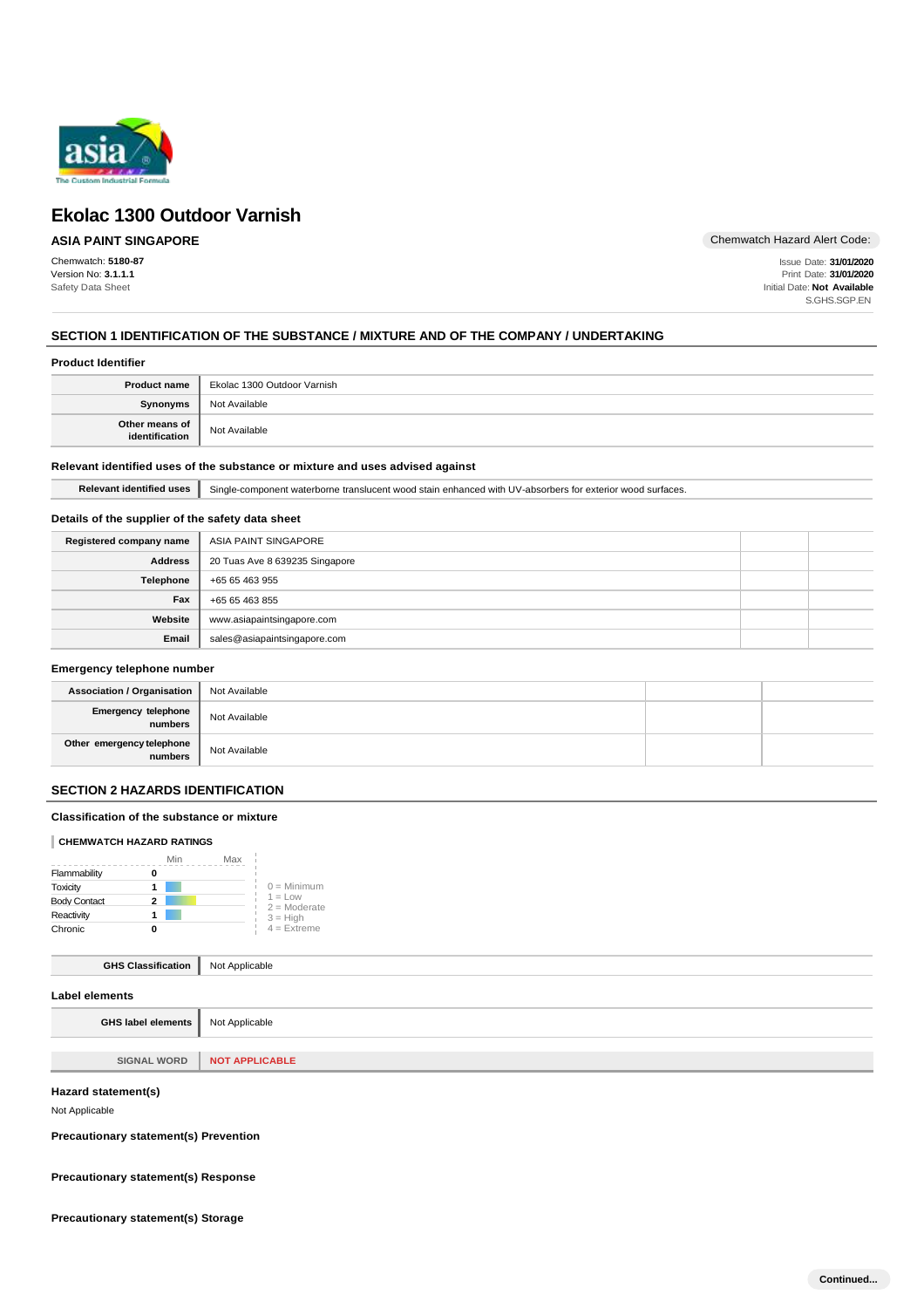**Continued...**

### **Ekolac 1300 Outdoor Varnish**

### **Precautionary statement(s) Disposal**

## **SECTION 3 COMPOSITION / INFORMATION ON INGREDIENTS**

#### **Substances**

See section below for composition of Mixtures

#### **Mixtures**

| <b>CAS No</b> | %[weight] | Name                                       |
|---------------|-----------|--------------------------------------------|
| 57-55-6       | < 10      | propylene glycol                           |
| 112-34-5      | - <5      | diethylene glycol monobutyl ether          |
| 78-51-3       | < 0.5     | tris(2-butoxyethyl)phosphate               |
|               | balance   | Ingredients determined not to be hazardous |

## **SECTION 4 FIRST AID MEASURES**

#### **Description of first aid measures**

| <b>Eye Contact</b>  | If this product comes in contact with the eyes:<br>Wash out immediately with fresh running water.<br>Ensure complete irrigation of the eye by keeping eyelids apart and away from eye and moving the eyelids by occasionally lifting the upper and lower lids.<br>Seek medical attention without delay; if pain persists or recurs seek medical attention.<br>Removal of contact lenses after an eye injury should only be undertaken by skilled personnel.                                                                                                                                                                                     |
|---------------------|-------------------------------------------------------------------------------------------------------------------------------------------------------------------------------------------------------------------------------------------------------------------------------------------------------------------------------------------------------------------------------------------------------------------------------------------------------------------------------------------------------------------------------------------------------------------------------------------------------------------------------------------------|
| <b>Skin Contact</b> | If skin contact occurs:<br>Immediately remove all contaminated clothing, including footwear.<br>Flush skin and hair with running water (and soap if available).<br>Seek medical attention in event of irritation.                                                                                                                                                                                                                                                                                                                                                                                                                               |
| Inhalation          | If fumes or combustion products are inhaled remove from contaminated area.<br>Lay patient down. Keep warm and rested.<br>Prostheses such as false teeth, which may block airway, should be removed, where possible, prior to initiating first aid procedures.<br>Apply artificial respiration if not breathing, preferably with a demand valve resuscitator, bag-valve mask device, or pocket mask as trained. Perform CPR if<br>necessary.<br>Transport to hospital, or doctor.                                                                                                                                                                |
| Ingestion           | If swallowed do <b>NOT</b> induce vomiting.<br>If vomiting occurs, lean patient forward or place on left side (head-down position, if possible) to maintain open airway and prevent aspiration.<br>Observe the patient carefully.<br>Never give liquid to a person showing signs of being sleepy or with reduced awareness; i.e. becoming unconscious.<br>Give water to rinse out mouth, then provide liquid slowly and as much as casualty can comfortably drink.<br>Seek medical advice.<br>If spontaneous vomiting appears imminent or occurs, hold patient's head down, lower than their hips to help avoid possible aspiration of vomitus. |

#### **Indication of any immediate medical attention and special treatment needed**

Any material aspirated during vomiting may produce lung injury. Therefore emesis should not be induced mechanically or pharmacologically. Mechanical means should be used if it is considered necessary to evacuate the stomach contents; these include gastric lavage after endotracheal intubation. If spontaneous vomiting has occurred after ingestion, the patient should be monitored for difficult breathing, as adverse effects of aspiration into the lungs may be delayed up to 48 hours. Treat symptomatically.

#### **SECTION 5 FIREFIGHTING MEASURES**

#### **Extinguishing media**

| Alcohol stable foam.<br>▶ Dry chemical powder.<br>▶ BCF (where regulations permit).<br>Carbon dioxide.<br>▶ Water spray or fog - Large fires only. |
|----------------------------------------------------------------------------------------------------------------------------------------------------|
|----------------------------------------------------------------------------------------------------------------------------------------------------|

### **Special hazards arising from the substrate or mixture**

| <b>Fire Incompatibility</b>    | Avoid contamination with oxidising agents i.e. nitrates, oxidising acids, chlorine bleaches, pool chlorine etc. as ignition may result |  |
|--------------------------------|----------------------------------------------------------------------------------------------------------------------------------------|--|
| <b>Advice for firefighters</b> |                                                                                                                                        |  |

| <b>Fire Fighting</b>         | Alert Fire Brigade and tell them location and nature of hazard.<br>Wear breathing apparatus plus protective gloves in the event of a fire.<br>Prevent, by any means available, spillage from entering drains or water courses.<br>Use fire fighting procedures suitable for surrounding area.<br>DO NOT approach containers suspected to be hot.<br>Cool fire exposed containers with water spray from a protected location.<br>If safe to do so, remove containers from path of fire.<br>Equipment should be thoroughly decontaminated after use. |
|------------------------------|----------------------------------------------------------------------------------------------------------------------------------------------------------------------------------------------------------------------------------------------------------------------------------------------------------------------------------------------------------------------------------------------------------------------------------------------------------------------------------------------------------------------------------------------------|
| <b>Fire/Explosion Hazard</b> | carbon dioxide (CO2), other pyrolysis products typical of burning organic materialMay emit poisonous fumes. May emit corrosive fumes.<br>Non combustible.<br>Not considered to be a significant fire risk.<br>Expansion or decomposition on heating may lead to violent rupture of containers.<br>Decomposes on heating and may produce toxic fumes of carbon monoxide (CO).<br>May emit acrid smoke.                                                                                                                                              |
|                              |                                                                                                                                                                                                                                                                                                                                                                                                                                                                                                                                                    |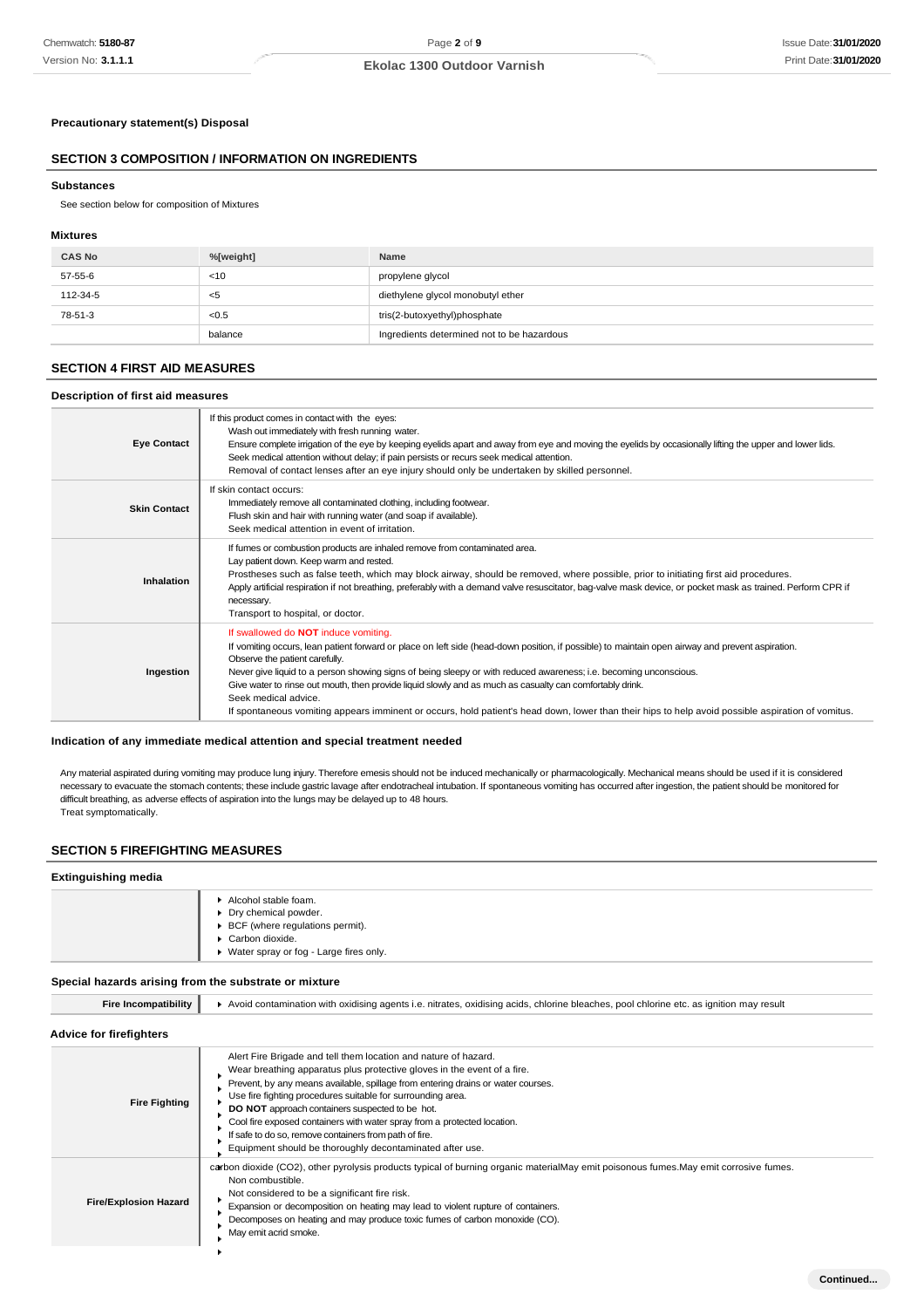Decomposition may produce toxic fumes of:

### **SECTION 6 ACCIDENTAL RELEASE MEASURES**

## **Personal precautions, protective equipment and emergency procedures**

| <b>Minor Spills</b> | Clean up all spills immediately.<br>Avoid breathing vapours and contact with skin and eyes.<br>Control personal contact with the substance, by using protective equipment.<br>Contain and absorb spill with sand, earth, inert material or vermiculite.<br>Wipe up.<br>Place in a suitable, labelled container for waste disposal.                                                                                                                                                                                                                                                                                                                                                                                                                                                                                               |
|---------------------|----------------------------------------------------------------------------------------------------------------------------------------------------------------------------------------------------------------------------------------------------------------------------------------------------------------------------------------------------------------------------------------------------------------------------------------------------------------------------------------------------------------------------------------------------------------------------------------------------------------------------------------------------------------------------------------------------------------------------------------------------------------------------------------------------------------------------------|
| <b>Major Spills</b> | Moderate hazard.<br>Clear area of personnel and move upwind.<br>Alert Fire Brigade and tell them location and nature of hazard.<br>Wear breathing apparatus plus protective gloves.<br>Prevent, by any means available, spillage from entering drains or water course.<br>Stop leak if safe to do so.<br>Contain spill with sand, earth or vermiculite.<br>Collect recoverable product into labelled containers for recycling.<br>Neutralise/decontaminate residue (see Section 13 for specific agent).<br>Collect solid residues and seal in labelled drums for disposal.<br>Wash area and prevent runoff into drains.<br>After clean up operations, decontaminate and launder all protective clothing and equipment before storing and re-using.<br>If contamination of drains or waterways occurs, advise emergency services. |
|                     | Personal Protective Equipment advice is contained in Section 8 of the SDS.                                                                                                                                                                                                                                                                                                                                                                                                                                                                                                                                                                                                                                                                                                                                                       |

## **SECTION 7 HANDLING AND STORAGE**

| Precautions for safe handling |                                                                                                                                                                                                                                                                                                                                                                                                                                                                                                                                                                                                                                                                                                                                                                                                                                                                                 |
|-------------------------------|---------------------------------------------------------------------------------------------------------------------------------------------------------------------------------------------------------------------------------------------------------------------------------------------------------------------------------------------------------------------------------------------------------------------------------------------------------------------------------------------------------------------------------------------------------------------------------------------------------------------------------------------------------------------------------------------------------------------------------------------------------------------------------------------------------------------------------------------------------------------------------|
| Safe handling                 | DO NOT allow clothing wet with material to stay in contact with skin<br>Avoid all personal contact, including inhalation.<br>Wear protective clothing when risk of exposure occurs.<br>Use in a well-ventilated area.<br>Avoid contact with moisture.<br>Avoid contact with incompatible materials.<br>When handling, <b>DO NOT</b> eat, drink or smoke.<br>Keep containers securely sealed when not in use.<br>Avoid physical damage to containers.<br>Always wash hands with soap and water after handling.<br>Work clothes should be laundered separately. Launder contaminated clothing before re-use.<br>Use good occupational work practice.<br>Observe manufacturer's storage and handling recommendations contained within this SDS.<br>Atmosphere should be regularly checked against established exposure standards to ensure safe working conditions are maintained. |
| Other information             | Store in original containers.<br>Keep containers securely sealed.<br>Store in a cool, dry, well-ventilated area.<br>Store away from incompatible materials and foodstuff containers.<br>Protect containers against physical damage and check regularly for leaks.<br>Observe manufacturer's storage and handling recommendations contained within this SDS.                                                                                                                                                                                                                                                                                                                                                                                                                                                                                                                     |

## **Conditions for safe storage, including any incompatibilities**

| Suitable container             | Polyethylene or polypropylene container.<br>Packing as recommended by manufacturer.<br>Check all containers are clearly labelled and free from leaks. |
|--------------------------------|-------------------------------------------------------------------------------------------------------------------------------------------------------|
| <b>Storage incompatibility</b> | Avoid reaction with oxidising agents                                                                                                                  |

## **SECTION 8 EXPOSURE CONTROLS / PERSONAL PROTECTION**

### **Control parameters**

| <b>OCCUPATIONAL EXPOSURE LIMITS (OEL)</b>                              |                                                                                                   |                     |        |        |        |
|------------------------------------------------------------------------|---------------------------------------------------------------------------------------------------|---------------------|--------|--------|--------|
| <b>INGREDIENT DATA</b>                                                 |                                                                                                   |                     |        |        |        |
| Not Available                                                          |                                                                                                   |                     |        |        |        |
| <b>EMERGENCY LIMITS</b>                                                |                                                                                                   |                     |        |        |        |
| Ingredient                                                             | <b>Material name</b>                                                                              |                     | TEEL-1 | TEEL-2 | TEEL-3 |
| propylene glycol                                                       | Propylene glycol; (1,2-Propanediol)<br>$30 \text{ mg/m}$<br>1300 mg/m3<br>7900 mg/m3              |                     |        |        |        |
| diethylene glycol monobutyl<br>ether                                   | Butoxyethoxy)ethanol, 2-(2-; (Diethylene glycol monobutyl ether)<br>10 ppm<br>10 ppm<br>$170$ ppm |                     |        |        |        |
| tris(2-butoxyethyl)phosphate                                           | $1.3 \text{ mg/m}$<br>Butoxyethanol phosphate, 2-<br>$15 \text{ mg/m}$<br>590 mg/m3               |                     |        |        |        |
|                                                                        |                                                                                                   |                     |        |        |        |
| Ingredient                                                             | <b>Original IDLH</b>                                                                              | <b>Revised IDLH</b> |        |        |        |
| propylene glycol                                                       | Not Available                                                                                     | Not Available       |        |        |        |
| diethylene glycol monobutyl<br>Not Available<br>Not Available<br>ether |                                                                                                   |                     |        |        |        |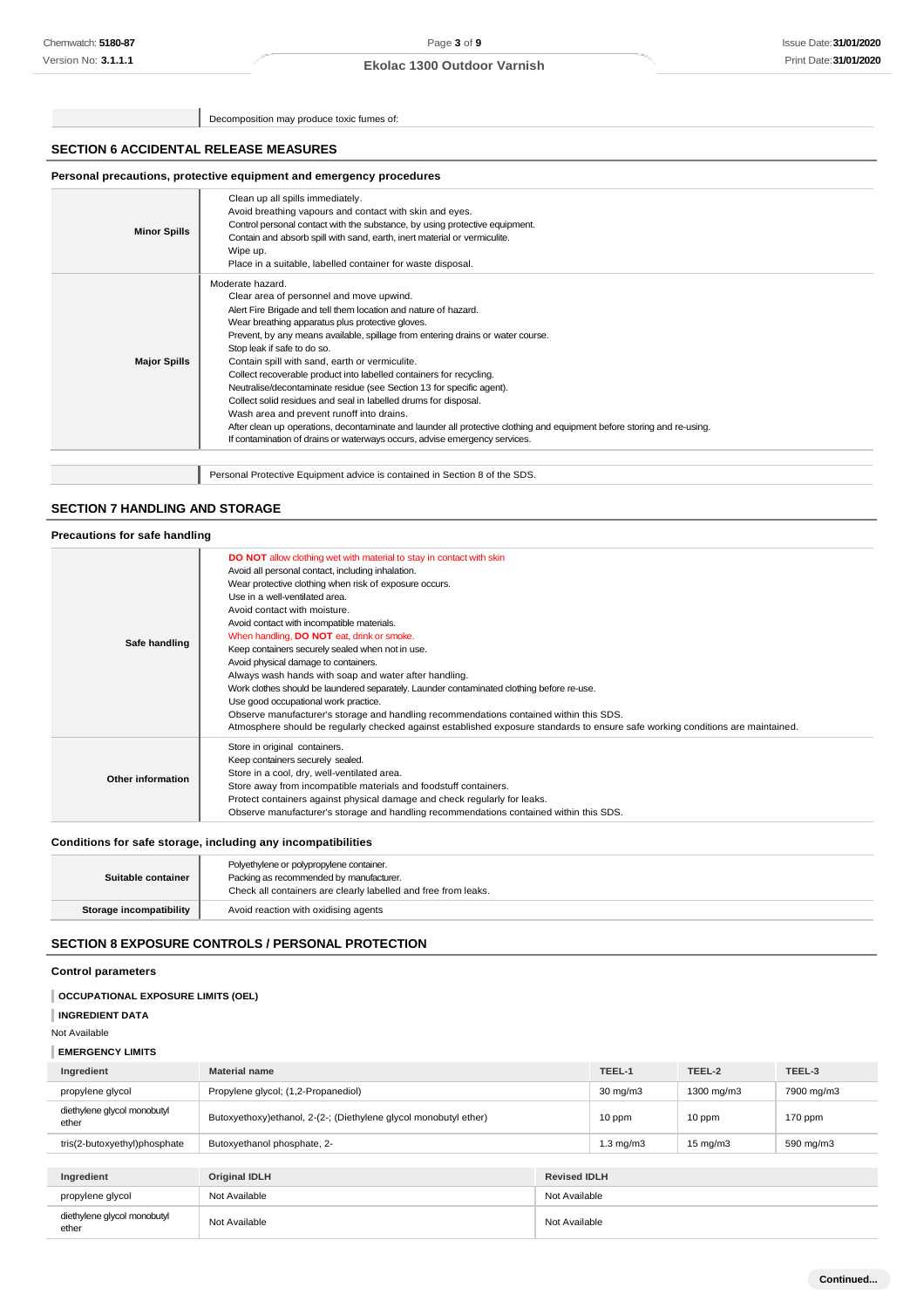$\overline{1}$ 

## **Ekolac 1300 Outdoor Varnish**

 $\overline{1}$ 

| tris(2-butoxyethyl)phosphate        | Not Available                                                                                                                                                                                                                                                                                                                                                                                                                                                                                                                                                                                                                                                                                                                                                                                                                                                                                                                                                                                                                                                                                                                                                                                                                                                                                                                                                                                                                                                                                                                                                                                                                                                                                                                                                                                                  | Not Available                                                       |                                    |
|-------------------------------------|----------------------------------------------------------------------------------------------------------------------------------------------------------------------------------------------------------------------------------------------------------------------------------------------------------------------------------------------------------------------------------------------------------------------------------------------------------------------------------------------------------------------------------------------------------------------------------------------------------------------------------------------------------------------------------------------------------------------------------------------------------------------------------------------------------------------------------------------------------------------------------------------------------------------------------------------------------------------------------------------------------------------------------------------------------------------------------------------------------------------------------------------------------------------------------------------------------------------------------------------------------------------------------------------------------------------------------------------------------------------------------------------------------------------------------------------------------------------------------------------------------------------------------------------------------------------------------------------------------------------------------------------------------------------------------------------------------------------------------------------------------------------------------------------------------------|---------------------------------------------------------------------|------------------------------------|
|                                     |                                                                                                                                                                                                                                                                                                                                                                                                                                                                                                                                                                                                                                                                                                                                                                                                                                                                                                                                                                                                                                                                                                                                                                                                                                                                                                                                                                                                                                                                                                                                                                                                                                                                                                                                                                                                                |                                                                     |                                    |
| <b>Exposure controls</b>            |                                                                                                                                                                                                                                                                                                                                                                                                                                                                                                                                                                                                                                                                                                                                                                                                                                                                                                                                                                                                                                                                                                                                                                                                                                                                                                                                                                                                                                                                                                                                                                                                                                                                                                                                                                                                                |                                                                     |                                    |
|                                     | Engineering controls are used to remove a hazard or place a barrier between the worker and the hazard. Well-designed engineering controls can be highly<br>effective in protecting workers and will typically be independent of worker interactions to provide this high level of protection.<br>The basic types of engineering controls are:<br>Process controls which involve changing the way a job activity or process is done to reduce the risk.<br>Enclosure and/or isolation of emission source which keeps a selected hazard "physically" away from the worker and ventilation that strategically "adds" and<br>"removes" air in the work environment. Ventilation can remove or dilute an air contaminant if designed properly. The design of a ventilation system must match<br>the particular process and chemical or contaminant in use.<br>Employers may need to use multiple types of controls to prevent employee overexposure.<br>Local exhaust ventilation usually required. If risk of overexposure exists, wear approved respirator. Correct fit is essential to obtain adequate protection.<br>Supplied-air type respirator may be required in special circumstances. Correct fit is essential to ensure adequate protection.<br>An approved self contained breathing apparatus (SCBA) may be required in some situations.<br>Provide adequate ventilation in warehouse or closed storage area. Air contaminants generated in the workplace possess varying "escape" velocities which, in<br>turn, determine the "capture velocities" of fresh circulating air required to effectively remove the contaminant.                                                                                                                                                                            |                                                                     |                                    |
|                                     | Type of Contaminant:                                                                                                                                                                                                                                                                                                                                                                                                                                                                                                                                                                                                                                                                                                                                                                                                                                                                                                                                                                                                                                                                                                                                                                                                                                                                                                                                                                                                                                                                                                                                                                                                                                                                                                                                                                                           |                                                                     | Air Speed:                         |
|                                     | solvent, vapours, degreasing etc., evaporating from tank (in still air).                                                                                                                                                                                                                                                                                                                                                                                                                                                                                                                                                                                                                                                                                                                                                                                                                                                                                                                                                                                                                                                                                                                                                                                                                                                                                                                                                                                                                                                                                                                                                                                                                                                                                                                                       |                                                                     | 0.25-0.5 m/s (50-100<br>f/min.     |
| Appropriate engineering<br>controls | aerosols, fumes from pouring operations, intermittent container filling, low speed conveyer transfers, welding, spray drift, plating<br>acid fumes, pickling (released at low velocity into zone of active generation)                                                                                                                                                                                                                                                                                                                                                                                                                                                                                                                                                                                                                                                                                                                                                                                                                                                                                                                                                                                                                                                                                                                                                                                                                                                                                                                                                                                                                                                                                                                                                                                         |                                                                     | 0.5-1 m/s (100-200<br>f/min.)      |
|                                     | direct spray, spray painting in shallow booths, drum filling, conveyer loading, crusher dusts, gas discharge (active generation into<br>zone of rapid air motion)                                                                                                                                                                                                                                                                                                                                                                                                                                                                                                                                                                                                                                                                                                                                                                                                                                                                                                                                                                                                                                                                                                                                                                                                                                                                                                                                                                                                                                                                                                                                                                                                                                              |                                                                     | 1-2.5 m/s (200-500<br>f/min.)      |
|                                     | grinding, abrasive blasting, tumbling, high speed wheel generated dusts (released at high initial velocity into zone of very high rapid<br>air motion).                                                                                                                                                                                                                                                                                                                                                                                                                                                                                                                                                                                                                                                                                                                                                                                                                                                                                                                                                                                                                                                                                                                                                                                                                                                                                                                                                                                                                                                                                                                                                                                                                                                        |                                                                     | 2.5-10 m/s (500-2000<br>$f/min.$ ) |
|                                     | Within each range the appropriate value depends on:                                                                                                                                                                                                                                                                                                                                                                                                                                                                                                                                                                                                                                                                                                                                                                                                                                                                                                                                                                                                                                                                                                                                                                                                                                                                                                                                                                                                                                                                                                                                                                                                                                                                                                                                                            |                                                                     |                                    |
|                                     | Lower end of the range                                                                                                                                                                                                                                                                                                                                                                                                                                                                                                                                                                                                                                                                                                                                                                                                                                                                                                                                                                                                                                                                                                                                                                                                                                                                                                                                                                                                                                                                                                                                                                                                                                                                                                                                                                                         | Upper end of the range                                              |                                    |
|                                     | 1: Room air currents minimal or favourable to capture<br>2: Contaminants of low toxicity or of nuisance value only.                                                                                                                                                                                                                                                                                                                                                                                                                                                                                                                                                                                                                                                                                                                                                                                                                                                                                                                                                                                                                                                                                                                                                                                                                                                                                                                                                                                                                                                                                                                                                                                                                                                                                            | 1: Disturbing room air currents<br>2: Contaminants of high toxicity |                                    |
|                                     | 3: Intermittent, low production.                                                                                                                                                                                                                                                                                                                                                                                                                                                                                                                                                                                                                                                                                                                                                                                                                                                                                                                                                                                                                                                                                                                                                                                                                                                                                                                                                                                                                                                                                                                                                                                                                                                                                                                                                                               | 3: High production, heavy use                                       |                                    |
|                                     | 4: Large hood or large air mass in motion                                                                                                                                                                                                                                                                                                                                                                                                                                                                                                                                                                                                                                                                                                                                                                                                                                                                                                                                                                                                                                                                                                                                                                                                                                                                                                                                                                                                                                                                                                                                                                                                                                                                                                                                                                      | 4: Small hood-local control only                                    |                                    |
|                                     | distance from the contaminating source. The air velocity at the extraction fan, for example, should be a minimum of 1-2 m/s (200-400 f/min) for extraction of<br>solvents generated in a tank 2 meters distant from the extraction point. Other mechanical considerations, producing performance deficits within the extraction<br>apparatus, make it essential that theoretical air velocities are multiplied by factors of 10 or more when extraction systems are installed or used.                                                                                                                                                                                                                                                                                                                                                                                                                                                                                                                                                                                                                                                                                                                                                                                                                                                                                                                                                                                                                                                                                                                                                                                                                                                                                                                         |                                                                     |                                    |
| <b>Personal protection</b>          |                                                                                                                                                                                                                                                                                                                                                                                                                                                                                                                                                                                                                                                                                                                                                                                                                                                                                                                                                                                                                                                                                                                                                                                                                                                                                                                                                                                                                                                                                                                                                                                                                                                                                                                                                                                                                |                                                                     |                                    |
| Eye and face protection             | Safety glasses with side shields.<br>Chemical goggles.<br>Contact lenses may pose a special hazard; soft contact lenses may absorb and concentrate irritants. A written policy document, describing the wearing of<br>lenses or restrictions on use, should be created for each workplace or task. This should include a review of lens absorption and adsorption for the class of<br>chemicals in use and an account of injury experience. Medical and first-aid personnel should be trained in their removal and suitable equipment should be<br>readily available. In the event of chemical exposure, begin eye irrigation immediately and remove contact lens as soon as practicable. Lens should be removed<br>at the first signs of eye redness or irritation - lens should be removed in a clean environment only after workers have washed hands thoroughly. [CDC NIOSH<br>Current Intelligence Bulletin 59], [AS/NZS 1336 or national equivalent]                                                                                                                                                                                                                                                                                                                                                                                                                                                                                                                                                                                                                                                                                                                                                                                                                                                     |                                                                     |                                    |
| <b>Skin protection</b>              | See Hand protection below                                                                                                                                                                                                                                                                                                                                                                                                                                                                                                                                                                                                                                                                                                                                                                                                                                                                                                                                                                                                                                                                                                                                                                                                                                                                                                                                                                                                                                                                                                                                                                                                                                                                                                                                                                                      |                                                                     |                                    |
| <b>Hands/feet protection</b>        | Wear chemical protective gloves, e.g. PVC.<br>Wear safety footwear or safety gumboots, e.g. Rubber<br>NOTE:<br>The material may produce skin sensitisation in predisposed individuals. Care must be taken, when removing gloves and other protective equipment, to avoid<br>all possible skin contact.<br>Contaminated leather items, such as shoes, belts and watch-bands should be removed and destroyed.<br>The selection of suitable gloves does not only depend on the material, but also on further marks of quality which vary from manufacturer to manufacturer. Where<br>the chemical is a preparation of several substances, the resistance of the glove material can not be calculated in advance and has therefore to be checked prior<br>to the application.<br>The exact break through time for substances has to be obtained from the manufacturer of the protective gloves and has to be observed when making a final<br>choice.<br>Suitability and durability of glove type is dependent on usage. Important factors in the selection of gloves include:<br>$\Box$ frequency and duration of contact,<br>$\triangleright$ chemical resistance of glove material,<br>glove thickness and<br>$\bullet$ dexterity<br>Select gloves tested to a relevant standard (e.g. Europe EN 374, US F739, AS/NZS 2161.1 or national equivalent).<br>When prolonged or frequently repeated contact may occur, a glove with a protection class of 5 or higher (breakthrough time greater than 240 minutes<br>according to EN 374, AS/NZS 2161.10.1 or national equivalent) is recommended.<br>When only brief contact is expected, a glove with a protection class of 3 or higher (breakthrough time greater than 60 minutes according to EN 374, AS/NZS<br>2161.10.1 or national equivalent) is recommended. |                                                                     |                                    |

Gloves must only be worn on clean hands. After using gloves, hands should be washed and dried thoroughly. Application of a non-perfumed moisturiser is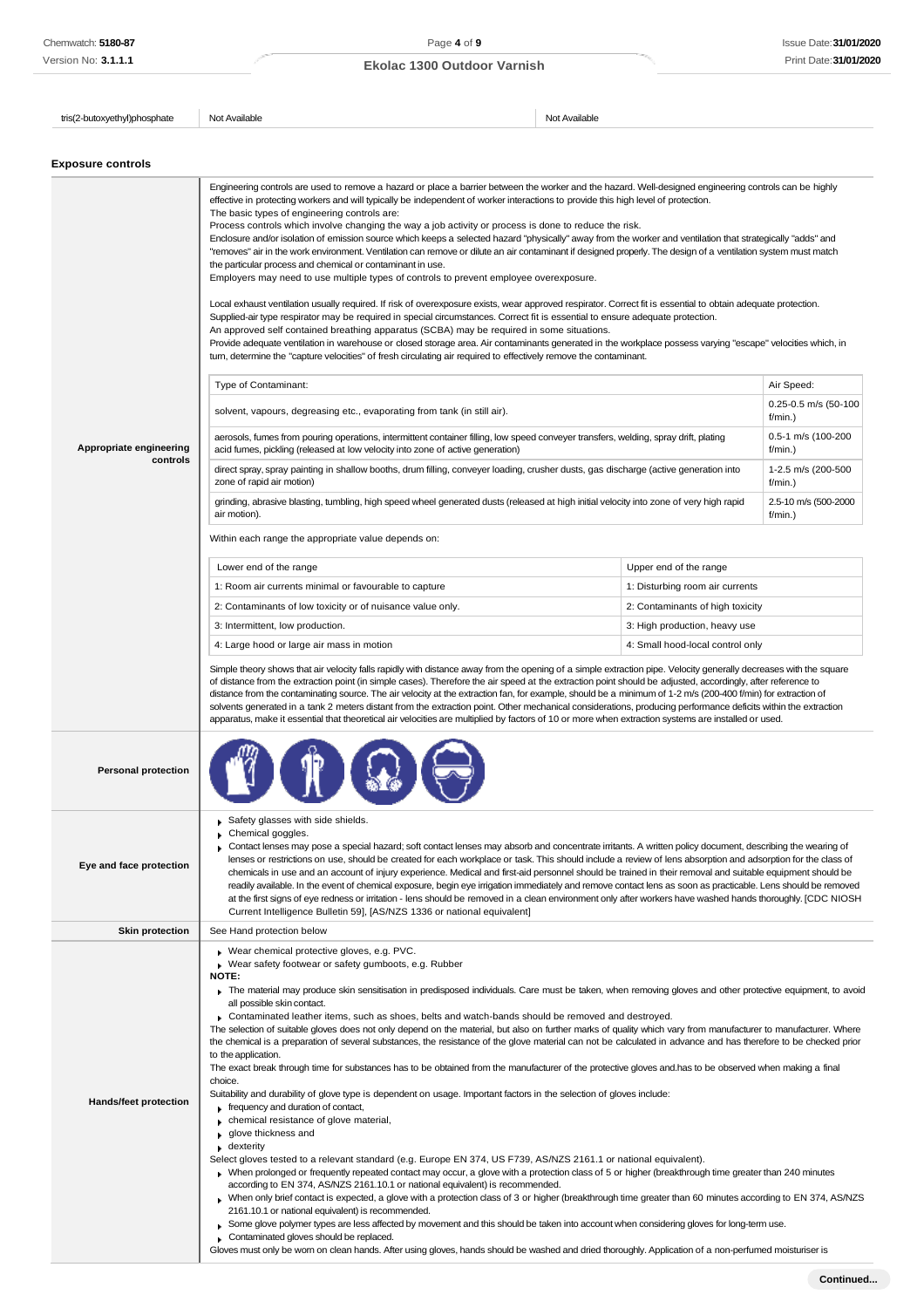|                        | recommended.                                                                            |
|------------------------|-----------------------------------------------------------------------------------------|
| <b>Body protection</b> | See Other protection below                                                              |
| Other protection       | Overalls.<br>P.V.C. apron.<br>Barrier cream.<br>Skin cleansing cream.<br>Eye wash unit. |
| <b>Thermal hazards</b> | Not Available                                                                           |

#### **Recommended material(s)**

#### **GLOVE SELECTION INDEX**

Glove selection is based on a modified presentation of the: *"***Forsberg Clothing Performance Index".**

The effect(s) of the following substance(s) are taken into account in the *computergenerated* selection:

Ekolac 1300 Outdoor Varnish

**Material CPI** PE/EVAL/PE C

\* CPI - Chemwatch Performance Index

A: Best Selection

B: Satisfactory; may degrade after 4 hours continuous immersion

C: Poor to Dangerous Choice for other than short term immersion

**NOTE**: As a series of factors will influence the actual performance of the glove, a final selection must be based on detailed observation. -

\* Where the glove is to be used on a short term, casual or infrequent basis, factors such as "feel" or convenience (e.g. disposability), may dictate a choice of gloves which might otherwise be unsuitable following long-term or frequent use. A qualified practitioner should be consulted.

#### **Respiratory protection**

Type A-P Filter of sufficient capacity. (AS/NZS 1716 & 1715, EN 143:2000 & 149:2001, ANSI Z88 or national equivalent)

Where the concentration of gas/particulates in the breathing zone, approaches or exceeds the "Exposure Standard" (or ES), respiratory protection is required. Degree of protection varies with both face-piece and Class of filter; the nature of protection

varies with Type of filter.

| <b>Required Minimum</b><br><b>Protection Factor</b> | <b>Half-Face</b><br>Respirator | <b>Full-Face</b><br>Respirator    | <b>Powered Air</b><br>Respirator       |
|-----------------------------------------------------|--------------------------------|-----------------------------------|----------------------------------------|
| up to $10 \times ES$                                | A-AUS P <sub>2</sub>           | ۰                                 | A-PAPR-AUS /<br>Class 1 P <sub>2</sub> |
| up to $50 \times ES$                                |                                | A-AUS / Class 1<br>P <sub>2</sub> |                                        |
| up to $100 \times ES$                               | -                              | $A-2$ P <sub>2</sub>              | A-PAPR-2 P2 $\land$                    |

#### ^ - Full-face

A(All classes) = Organic vapours, B AUS or B1 = Acid gasses, B2 = Acid gas or hydrogen cyanide(HCN), B3 = Acid gas or hydrogen cyanide(HCN), E = Sulfur dioxide(SO2), G = Agricultural chemicals, K = Ammonia(NH3), Hg = Mercury, NO = Oxides of nitrogen, MB = Methyl bromide, AX = Low boiling point organic compounds(below 65 degC)

#### **SECTION 9 PHYSICAL AND CHEMICAL PROPERTIES**

#### **Information on basic physical and chemical properties**

Appearance **Clear liquid**; mixes with water.

| <b>Physical state</b>                           | Liquid         | Relative density (Water = 1)                      | ~1                    |
|-------------------------------------------------|----------------|---------------------------------------------------|-----------------------|
| Odour                                           | Not Available  | <b>Partition coefficient</b><br>n-octanol / water | Not Available         |
| <b>Odour threshold</b>                          | Not Available  | Auto-ignition temperature<br>$(^{\circ}C)$        | Not Applicable        |
| pH (as supplied)                                | Not Available  | Decomposition<br>temperature                      | Not Available         |
| Melting point / freezing<br>point (°C)          | Not Available  | Viscosity (cSt)                                   | $~12$ seconds (DIN#4) |
| Initial boiling point and<br>boiling range (°C) | Not Available  | Molecular weight (g/mol)                          | Not Applicable        |
| Flash point (°C)                                | Not Applicable | <b>Taste</b>                                      | Not Available         |
| <b>Evaporation rate</b>                         | Not Available  | <b>Explosive properties</b>                       | Not Available         |
| Flammability                                    | Not Applicable | <b>Oxidising properties</b>                       | Not Available         |
| Upper Explosive Limit (%)                       | Not Applicable | Surface Tension (dyn/cm or<br>$mN/m$ )            | Not Available         |
| Lower Explosive Limit (%)                       | Not Applicable | <b>Volatile Component (%vol)</b>                  | $6 - 10$              |
| Vapour pressure (kPa)                           | Not Available  | Gas group                                         | Not Available         |
| Solubility in water (g/L)                       | Miscible       | pH as a solution (1%)                             | Not Available         |
| Vapour density $(Air = 1)$                      | Not Available  | VOC g/L                                           | Not Available         |

## **SECTION 10 STABILITY AND REACTIVITY**

| Reactivity                            | See section 7                                                                                                                    |
|---------------------------------------|----------------------------------------------------------------------------------------------------------------------------------|
| <b>Chemical stability</b>             | Unstable in the presence of incompatible materials.<br>Product is considered stable.<br>Hazardous polymerisation will not occur. |
| Possibility of hazardous<br>reactions | See section 7                                                                                                                    |
| <b>Conditions to avoid</b>            | See section 7                                                                                                                    |
| Incompatible materials                | See section 7                                                                                                                    |
| Hazardous decomposition<br>products   | See section 5                                                                                                                    |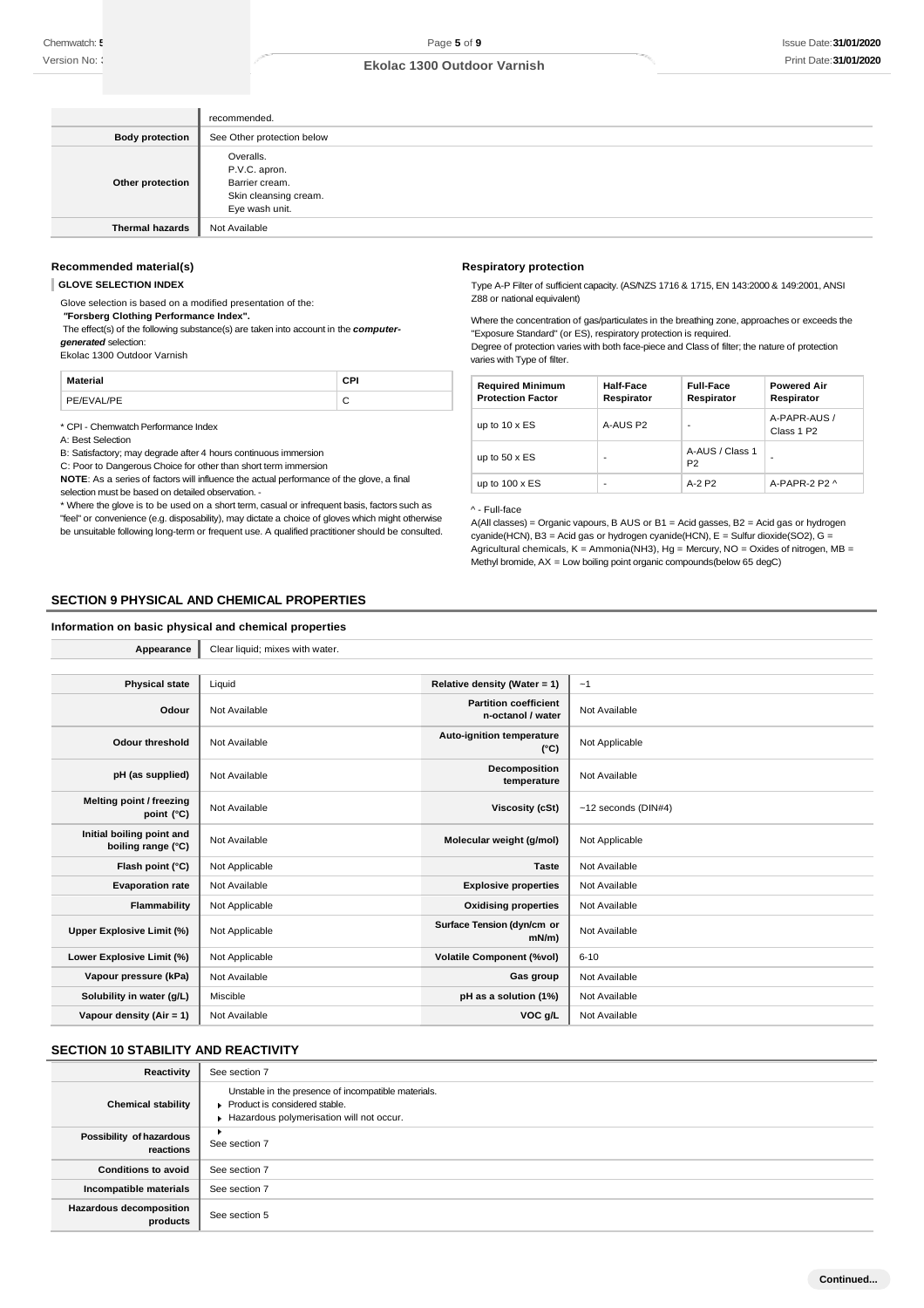### **SECTION 11 TOXICOLOGICAL INFORMATION**

#### **Information on toxicological effects Inhaled** The material is not thought to produce respiratory irritation (as classified by EC Directives using animal models). Nevertheless inhalation of vapours, fumes or aerosols, especially for prolonged periods, may produce respiratory discomfort and occasionally, distress. Inhalation of vapours may cause drowsiness and dizziness. This may be accompanied by sleepiness, reduced alertness, loss of reflexes, lack of co-ordination, and vertigo. Inhalation of vapours or aerosols (mists, fumes), generated by the material during the course of normal handling, may be damaging to the health of the individual. **Ingestion** Swallowing of the liquid may cause aspiration into the lungs with the risk of chemical pneumonitis; serious consequences may result. (ICSC13733) Accidental ingestion of the material may be damaging to the health of the individual. **Skin Contact** Repeated exposure may cause skin cracking, flaking or drying following normal handling and use. There is some evidence to suggest that this material can cause inflammation of the skin on contact in some persons. Open cuts, abraded or irritated skin should not be exposed to this material Entry into the blood-stream, through, for example, cuts, abrasions or lesions, may produce systemic injury with harmful effects. Examine the skin prior to the use of the material and ensure that any external damage is suitably protected. The material may cause skin irritation after prolonged or repeated exposure and may produce on contact skin redness, swelling, the production of vesicles, scaling and thickening of the skin. **Eye** Although the liquid is not thought to be an irritant (as classified by EC Directives), direct contact with the eye may produce transient discomfort characterised by tearing or conjunctival redness (as with windburn). **Chronic** Substance accumulation, in the human body, may occur and may cause some concern following repeated or long-term occupational exposure. There is limited evidence that, skin contact with this product is more likely to cause a sensitisation reaction in some persons compared to the general population.

| Ekolac 1300 Outdoor<br>Varnish       | <b>TOXICITY</b>                                                                                                                                       | <b>IRRITATION</b>                  |  |
|--------------------------------------|-------------------------------------------------------------------------------------------------------------------------------------------------------|------------------------------------|--|
|                                      | Not Available                                                                                                                                         | Not Available                      |  |
|                                      | <b>TOXICITY</b>                                                                                                                                       | <b>IRRITATION</b>                  |  |
|                                      | Dermal (rabbit) LD50: >2000 mg/kg <sup>[1]</sup>                                                                                                      | Eye (rabbit): 100 mg - mild        |  |
| propylene glycol                     | Oral (rat) LD50: 20000 mg/kgd <sup>[2]</sup>                                                                                                          | Eye (rabbit): 500 mg/24h - mild    |  |
|                                      |                                                                                                                                                       | Skin(human):104 mg/3d Intermit Mod |  |
|                                      |                                                                                                                                                       | Skin(human):500 mg/7days mild      |  |
|                                      |                                                                                                                                                       |                                    |  |
|                                      | <b>TOXICITY</b>                                                                                                                                       | <b>IRRITATION</b>                  |  |
| diethylene glycol monobutyl          | Dermal (rabbit) LD50: 2700 mg/kg <sup>[2]</sup>                                                                                                       | Eye (rabbit): 20 mg/24h moderate   |  |
| ether                                | Oral (rat) LD50: 3306 mg/kg <sup>[1]</sup>                                                                                                            | Eye (rabbit): 5 mg - SEVERE        |  |
|                                      |                                                                                                                                                       |                                    |  |
|                                      | <b>TOXICITY</b>                                                                                                                                       | <b>IRRITATION</b>                  |  |
| tris $(2 -$<br>butoxyethyl)phosphate | Dermal (rabbit) LD50: >2040 mg/kg <sup>[1]</sup>                                                                                                      | Eye (rabbit): 500 mg/24h mild      |  |
|                                      | Inhalation (rat) LC50: 5->6.4 mg/l4 hrs <sup>[2]</sup>                                                                                                | Skin (rabbit): 500 mg/24h mild     |  |
|                                      | Oral (rat) LD50: ca.500ca.5000 mg/kg <sup>[1]</sup>                                                                                                   |                                    |  |
|                                      |                                                                                                                                                       |                                    |  |
| Legend:                              | 1. Value obtained from Europe ECHA Registered Substances - Acute toxicity 2.* Value obtained from manufacturer's SDS. Unless otherwise specified data |                                    |  |
|                                      | extracted from RTECS - Register of Toxic Effect of chemical Substances                                                                                |                                    |  |

The material may cause skin irritation after prolonged or repeated exposure and may produce on contact skin redness, swelling, the production of vesicles, scaling and thickening of the skin. The acute oral toxicity of propylene glycol is very low, and large quantities are required to cause perceptible health damage in humans. Serious toxicity generally occurs only at plasma concentrations over 1 g/L, which requires extremely high intake over a relatively short period of time. It would be nearly impossible to reach toxic levels by consuming foods or supplements, which contain at most 1 g/kg of PG. Cases of propylene glycol poisoning are usually related to either inappropriate intravenous administration or accidental ingestion of large quantities by children.The potential for long-term oral toxicity is also low. Because of its low chronic oral toxicity, propylene glycol was classified by the U. S. Food and Drug Administration as "generally recognized as safe" (GRAS) for use as a direct food additive. Prolonged contact with propylene glycol is essentially non-irritating to the skin. Undiluted propylene glycol is minimally irritating to the eye, and can produce slight transient conjunctivitis (the eye recovers after the exposure is removed). Exposure to mists may cause eye irritation, as well as upper respiratory tract irritation. Inhalation of the propylene glycol vapours appears to present no significant hazard in ordinary applications. However, limited human experience indicates that inhalation of propylene glycol mists could be irritating to some individuals It is therefore recommended that propylene glycol not be used in applications where inhalation exposure or human eye contact with the spray mists of these materials is likely, such as fogs for theatrical productions or antifreeze solutions for emergency eye wash stations. Propylene glycol is metabolised in the human body into pyruvic acid (a normal part of the glucose-metabolism process, readily converted to energy), acetic acid (handled by ethanol-metabolism), lactic acid (a normal acid generally abundant during digestion), and propionaldehyde (a potentially hazardous substance). Propylene glycol shows no evidence of being a carcinogen or of being genotoxic. Research has suggested that individuals who cannot tolerate propylene glycol probably experience a special form of irritation, but that they only rarely develop allergic contact dermatitis. Other investigators believe that the incidence of allergic contact dermatitis to propylene glycol may be greater than 2% in patients witheczema. One study strongly suggests a connection between airborne concentrations of propylene glycol in houses and development of asthma and allergic reactions, such as rhinitis or hives in children Another study suggested that the concentrations of PGEs (counted as the sum of propylene glycol and glycol ethers) in indoor air, particularly bedroom air, is linked to increased risk of developing numerous respiratory and immune disorders in children, including asthma, hay fever, eczema, and allergies, with increased risk ranging from 50% to 180%. This concentration has been linked to use of water-based paints and water-based system cleansers. Patients with vulvodynia and interstitial cystitis may be especially sensitive to propylene glycol. Women suffering with yeast infections may also notice that **PROPYLENE GLYCOL**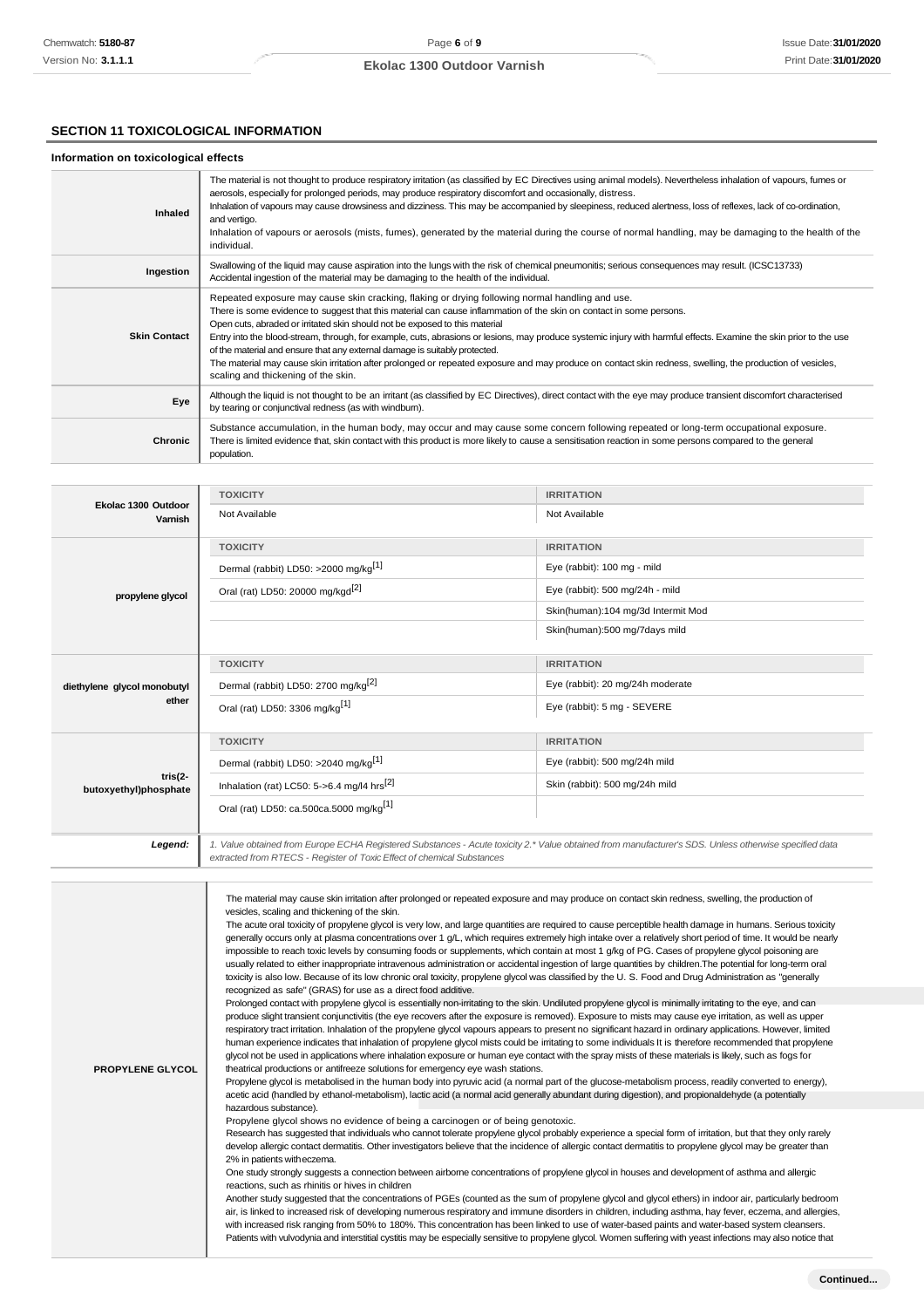|                                                    | some over the counter creams can cause intense burning. Post menopausal women who require the use of an eostrogen cream may notice that brand<br>name creams made with propylene glycol often create extreme, uncomfortable burning along the vulva and perianal area. Additionally, some electronic<br>Vegetable Glycerin in the "e-liquid" for those who are allergic (or have bad reactions) to propylene glycol.<br>Adverse responses to intravenous administration of drugs which use PG as an excipient have been seen in a number of people, particularly with large<br>dosages thereof. Responses may include "hypotension, bradycardia QRS and T abnormalities on the ECG, arrhythmia, cardiac arrest, serum<br>hyperosmolality, lactic acidosis, and haemolysis". A high percentage (12% to 42%) of directly-injected propylene glycol is eliminated/secreted in urine<br>unaltered depending on dosage, with the remainder appearing in its glucuronide-form. The speed of renal filtration decreases as dosage increases,<br>glycol-suspended nitroglycerin to an elderly man may have induced coma and acidosis.<br>of 9 mL/kg. The LD50 is higher for most laboratory animals (20 mL/kg)<br>Similarly, propylene glycol is an approved food additive for human food as well. The exception is that it is prohibited for use in food for cats due to links to<br>Heinz body anemia.                                                                                                                                                                                                                                                                                                                                                                                                                                                                                                                                                                                                                                                                                                                                                                                                                                                                                                                                                |                 | cigarette users who inhale propylene glycol vapor may experience dryness of the throat or shortness of breath. As an alternative, some suppliers will put<br>which may be due to propylene glycol's mild anesthetic / CNS-depressant -properties as an alcohol. In one case, intravenous administration of propylene<br>Propylene glycol is an approved food additive for dog food under the category of animal feed and is generally recognized as safe for dogs with an LD50 |  |
|----------------------------------------------------|-------------------------------------------------------------------------------------------------------------------------------------------------------------------------------------------------------------------------------------------------------------------------------------------------------------------------------------------------------------------------------------------------------------------------------------------------------------------------------------------------------------------------------------------------------------------------------------------------------------------------------------------------------------------------------------------------------------------------------------------------------------------------------------------------------------------------------------------------------------------------------------------------------------------------------------------------------------------------------------------------------------------------------------------------------------------------------------------------------------------------------------------------------------------------------------------------------------------------------------------------------------------------------------------------------------------------------------------------------------------------------------------------------------------------------------------------------------------------------------------------------------------------------------------------------------------------------------------------------------------------------------------------------------------------------------------------------------------------------------------------------------------------------------------------------------------------------------------------------------------------------------------------------------------------------------------------------------------------------------------------------------------------------------------------------------------------------------------------------------------------------------------------------------------------------------------------------------------------------------------------------------------------------------------------------------------------------------------------|-----------------|--------------------------------------------------------------------------------------------------------------------------------------------------------------------------------------------------------------------------------------------------------------------------------------------------------------------------------------------------------------------------------------------------------------------------------------------------------------------------------|--|
| <b>DIETHYLENE GLYCOL</b><br><b>MONOBUTYL ETHER</b> | The material may produce severe irritation to the eye causing pronounced inflammation. Repeated or prolonged exposure to irritants may produce<br>conjunctivitis.<br>to cause sperm insufficiency.                                                                                                                                                                                                                                                                                                                                                                                                                                                                                                                                                                                                                                                                                                                                                                                                                                                                                                                                                                                                                                                                                                                                                                                                                                                                                                                                                                                                                                                                                                                                                                                                                                                                                                                                                                                                                                                                                                                                                                                                                                                                                                                                              |                 | This category includes diethylene glycol ethyl ether (DGEE), diethylene glycol propyl ether (DGPE) diethylene glycol butyl ether (DGBE) and diethylene<br>glycol hexyl ether (DGHE) and their acetates. Studies show that they can cause kidney and liver damage, skin and eye irritation as well as blood changes<br>but do not cause damage to the reproductive, genetic and developmental abnormalities, sensitisation or respiratory systems. However, DGEE is reported    |  |
| <b>TRIS(2-</b><br>BUTOXYETHYL)PHOSPHATE            | Asthma-like symptoms may continue for months or even years after exposure to the material ceases. This may be due to a non-allergenic condition known<br>as reactive airways dysfunction syndrome (RADS) which can occur following exposure to high levels of highly irritating compound. Key criteria for the<br>diagnosis of RADS include the absence of preceding respiratory disease, in a non-atopic individual, with abrupt onset of persistent asthma-like<br>symptoms within minutes to hours of a documented exposure to the irritant. A reversible airflow pattern, on spirometry, with the presence of moderate to<br>severe bronchial hyperreactivity on methacholine challenge testing and the lack of minimal lymphocytic inflammation, without eosinophilia, have also been<br>included in the criteria for diagnosis of RADS. RADS (or asthma) following an irritating inhalation is an infrequent disorder with rates related to the<br>concentration of and duration of exposure to the irritating substance. Industrial bronchitis, on the other hand, is a disorder that occurs as result of<br>exposure due to high concentrations of irritating substance (often particulate in nature) and is completely reversible after exposure ceases. The disorder<br>is characterised by dyspnea, cough and mucus production.<br>The material may be irritating to the eye, with prolonged contact causing inflammation. Repeated or prolonged exposure to irritants may produce<br>conjunctivitis.<br>The material may cause skin irritation after prolonged or repeated exposure and may produce on contact skin redness, swelling, the production of<br>vesicles, scaling and thickening of the skin.<br>TBEP [tris(2-butoxyethyl)phosphate] has been associated with particles in the air of offices. It has low systemic and irritation potential, but one animal<br>study suggested it might cause inflammation of the heart muscle and, repeated doses may slow nerve conduction, reduce weight gain and cause<br>changes to liver cells. Animal studies also showed reduction in activity and tremors, hairs standing up, excessive tear secretion and increased urination.<br>Tests to date reveal that TBEP does not cause birth defects or mutations, but it is not known whether TBEP causes cancer or genetic damage. |                 |                                                                                                                                                                                                                                                                                                                                                                                                                                                                                |  |
| <b>Acute Toxicity</b>                              | ⊚                                                                                                                                                                                                                                                                                                                                                                                                                                                                                                                                                                                                                                                                                                                                                                                                                                                                                                                                                                                                                                                                                                                                                                                                                                                                                                                                                                                                                                                                                                                                                                                                                                                                                                                                                                                                                                                                                                                                                                                                                                                                                                                                                                                                                                                                                                                                               | Carcinogenicity | O                                                                                                                                                                                                                                                                                                                                                                                                                                                                              |  |
| <b>Skin Irritation/Corrosion</b>                   | ⊚                                                                                                                                                                                                                                                                                                                                                                                                                                                                                                                                                                                                                                                                                                                                                                                                                                                                                                                                                                                                                                                                                                                                                                                                                                                                                                                                                                                                                                                                                                                                                                                                                                                                                                                                                                                                                                                                                                                                                                                                                                                                                                                                                                                                                                                                                                                                               | Reproductivity  | O                                                                                                                                                                                                                                                                                                                                                                                                                                                                              |  |
|                                                    |                                                                                                                                                                                                                                                                                                                                                                                                                                                                                                                                                                                                                                                                                                                                                                                                                                                                                                                                                                                                                                                                                                                                                                                                                                                                                                                                                                                                                                                                                                                                                                                                                                                                                                                                                                                                                                                                                                                                                                                                                                                                                                                                                                                                                                                                                                                                                 |                 |                                                                                                                                                                                                                                                                                                                                                                                                                                                                                |  |

| Serious Eye<br>  Damage/Irritation          | <b>STOT - Single Exposure</b>   | $\circ$                                                                |
|---------------------------------------------|---------------------------------|------------------------------------------------------------------------|
| <b>Respiratory or Skin</b><br>sensitisation | <b>STOT - Repeated Exposure</b> | $\circ$                                                                |
| <b>Mutagenicity</b>                         | <b>Aspiration Hazard</b>        | $\circ$                                                                |
|                                             | Legend:                         | $\blacktriangleright$ - Data required to make classification available |

**SECTION 12 ECOLOGICAL INFORMATION**

## <span id="page-6-0"></span>**Toxicity**

### **DO NOT** discharge into sewer or waterways.

## **Persistence and degradability**

| Ingredient                           | Persistence: Water/Soil | Persistence: Air |
|--------------------------------------|-------------------------|------------------|
| propylene glycol                     | LOW                     | LOW              |
| diethylene glycol monobutyl<br>ether | LOW                     | LOW              |
| tris(2-butoxyethyl)phosphate         | <b>HIGH</b>             | <b>HIGH</b>      |

## **Bioaccumulative potential**

| Ingredient                           | <b>Bioaccumulation</b> |
|--------------------------------------|------------------------|
| propylene glycol                     | $LOW (BCF = 1)$        |
| diethylene glycol monobutyl<br>ether | LOW (BCF = $46$ )      |
| tris(2-butoxyethyl)phosphate         | LOW (BCF = $5.8$ )     |

### **Mobility in soil**

| <b>Mobility</b><br>Ingredient |  |  |  |
|-------------------------------|--|--|--|
|                               |  |  |  |

*– Data available but does not fill the criteria for classification*

*– Data Not Available to makeclassification*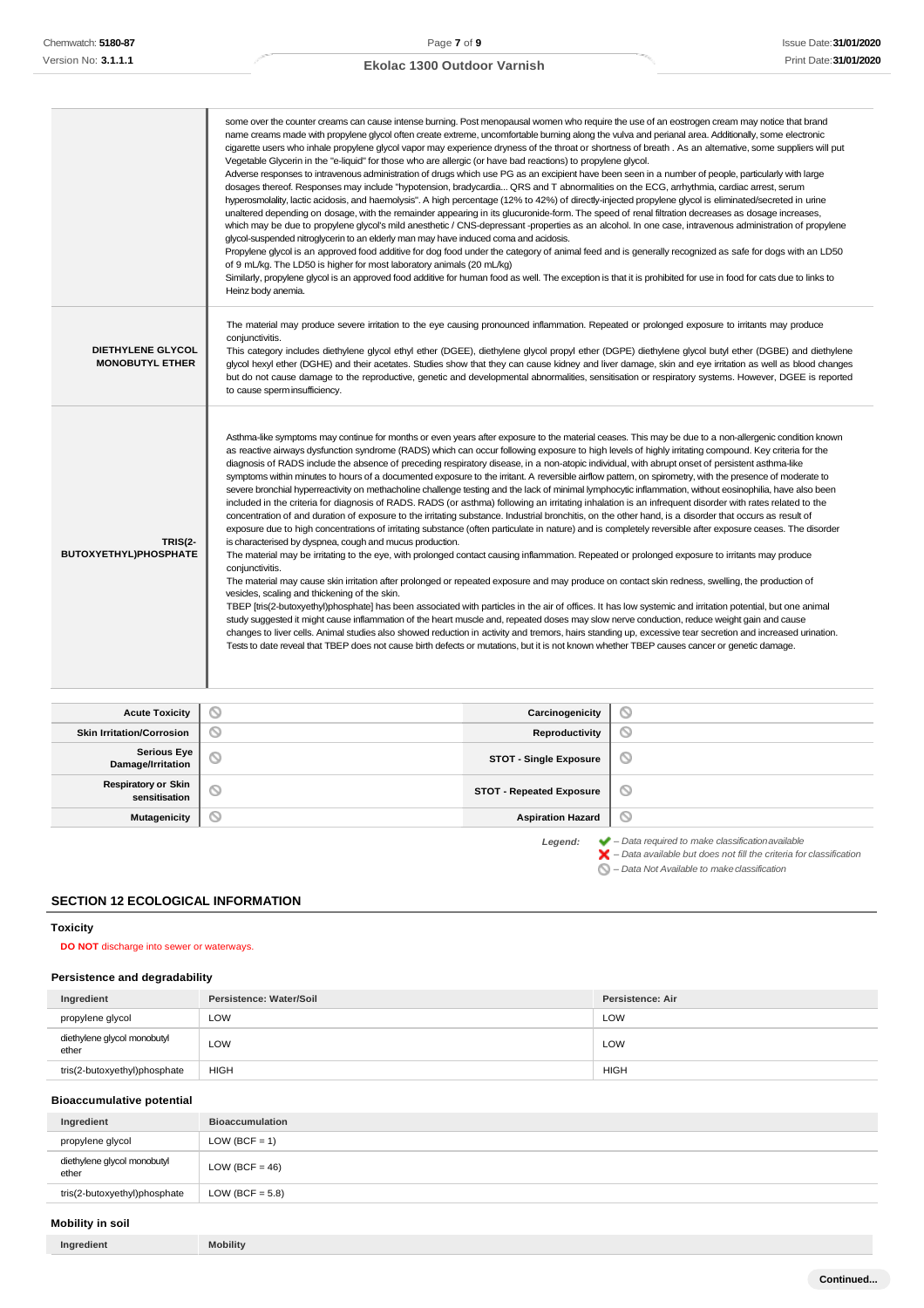| propylene glycol                     | $HIGH (KOC = 1)$     |
|--------------------------------------|----------------------|
| diethylene glycol monobutyl<br>ether | LOW ( $KOC = 10$ )   |
| tris(2-butoxyethyl)phosphate         | $LOW (KOC = 466200)$ |

## **SECTION 13 DISPOSAL CONSIDERATIONS**

#### **Waste treatment methods**

|                            | Legislation addressing waste disposal requirements may differ by country, state and/ or territory. Each user must refer to laws operating in their area. In some     |
|----------------------------|----------------------------------------------------------------------------------------------------------------------------------------------------------------------|
|                            | areas, certain wastes must be tracked.                                                                                                                               |
|                            | A Hierarchy of Controls seems to be common - the user should investigate:                                                                                            |
|                            | Reduction                                                                                                                                                            |
|                            | $\blacktriangleright$ Reuse                                                                                                                                          |
|                            | $\blacktriangleright$ Recycling                                                                                                                                      |
|                            | • Disposal (if all else fails)                                                                                                                                       |
|                            | This material may be recycled if unused, or if it has not been contaminated so as to make it unsuitable for its intended use. If it has been contaminated, it may be |
|                            | possible to reclaim the product by filtration, distillation or some other means. Shelf life considerations should also be applied in making decisions of this type.  |
| <b>Product / Packaging</b> | Note that properties of a material may change in use, and recycling or reuse may not always be appropriate.                                                          |
| disposal                   | DO NOT allow wash water from cleaning or process equipment to enter drains.                                                                                          |
|                            | It may be necessary to collect all wash water for treatment before disposal.                                                                                         |
|                            | In all cases disposal to sewer may be subject to local laws and requlations and these should be considered first.                                                    |
|                            | • Where in doubt contact the responsible authority.                                                                                                                  |
|                            | Recycle wherever possible.                                                                                                                                           |
|                            | • Consult manufacturer for recycling options or consult local or regional waste management authority for disposal if no suitable treatment or disposal facility      |
|                            | can be identified.                                                                                                                                                   |
|                            | ► Dispose of by: burial in a land-fill specifically licenced to accept chemical and / or pharmaceutical wastes or incineration in a licenced apparatus (after        |
|                            | admixture with suitable combustible material).                                                                                                                       |
|                            | ▶ Decontaminate empty containers. Observe all label safeguards until containers are cleaned and destroyed.                                                           |

## **SECTION 14 TRANSPORT INFORMATION**

#### **Labels Required**

| <b>Marine Poll</b> | NO <sub>1</sub> |
|--------------------|-----------------|

**Land transport (UN): NOT REGULATED FOR TRANSPORT OF DANGEROUS GOODS**

**Air transport (ICAO-IATA / DGR): NOT REGULATED FOR TRANSPORT OF DANGEROUS GOODS**

**Sea transport (IMDG-Code / GGVSee): NOT REGULATED FOR TRANSPORT OF DANGEROUS GOODS**

### **SECTION 15 REGULATORY INFORMATION**

#### **Safety, health and environmental regulations / legislation specific for the substance or mixture**

**PROPYLENE GLYCOL(57-55-6) IS FOUND ON THE FOLLOWING REGULATORY LISTS**

Not Applicable

**DIETHYLENE GLYCOL MONOBUTYL ETHER(112-34-5) IS FOUND ON THE FOLLOWING REGULATORY LISTS**

Not Applicable

**TRIS(2-BUTOXYETHYL)PHOSPHATE(78-51-3) IS FOUND ON THE FOLLOWING REGULATORY LISTS** Not Applicable

| <b>National Inventory</b>               | <b>Status</b>                                                                                                                                                                            |
|-----------------------------------------|------------------------------------------------------------------------------------------------------------------------------------------------------------------------------------------|
| Australia - AICS                        | Y                                                                                                                                                                                        |
| Canada - DSL                            | Y                                                                                                                                                                                        |
| Canada - NDSL                           | N (propylene glycol; diethylene glycol monobutyl ether; tris(2-butoxyethyl)phosphate)                                                                                                    |
| China - IECSC                           | Y                                                                                                                                                                                        |
| Europe - EINEC / ELINCS /<br><b>NLP</b> | Y                                                                                                                                                                                        |
| Japan - ENCS                            | Y                                                                                                                                                                                        |
| Korea - KECI                            | Y                                                                                                                                                                                        |
| New Zealand - NZIoC                     | Y                                                                                                                                                                                        |
| Philippines - PICCS                     | Y                                                                                                                                                                                        |
| USA - TSCA                              | Y                                                                                                                                                                                        |
| Legend:                                 | Y = All ingredients are on the inventory N = Not determined or one or more ingredients are not on the inventory and are not exempt from listing(see specific<br>ingredients in brackets) |

### **SECTION 16 OTHER INFORMATION**

**Other information**